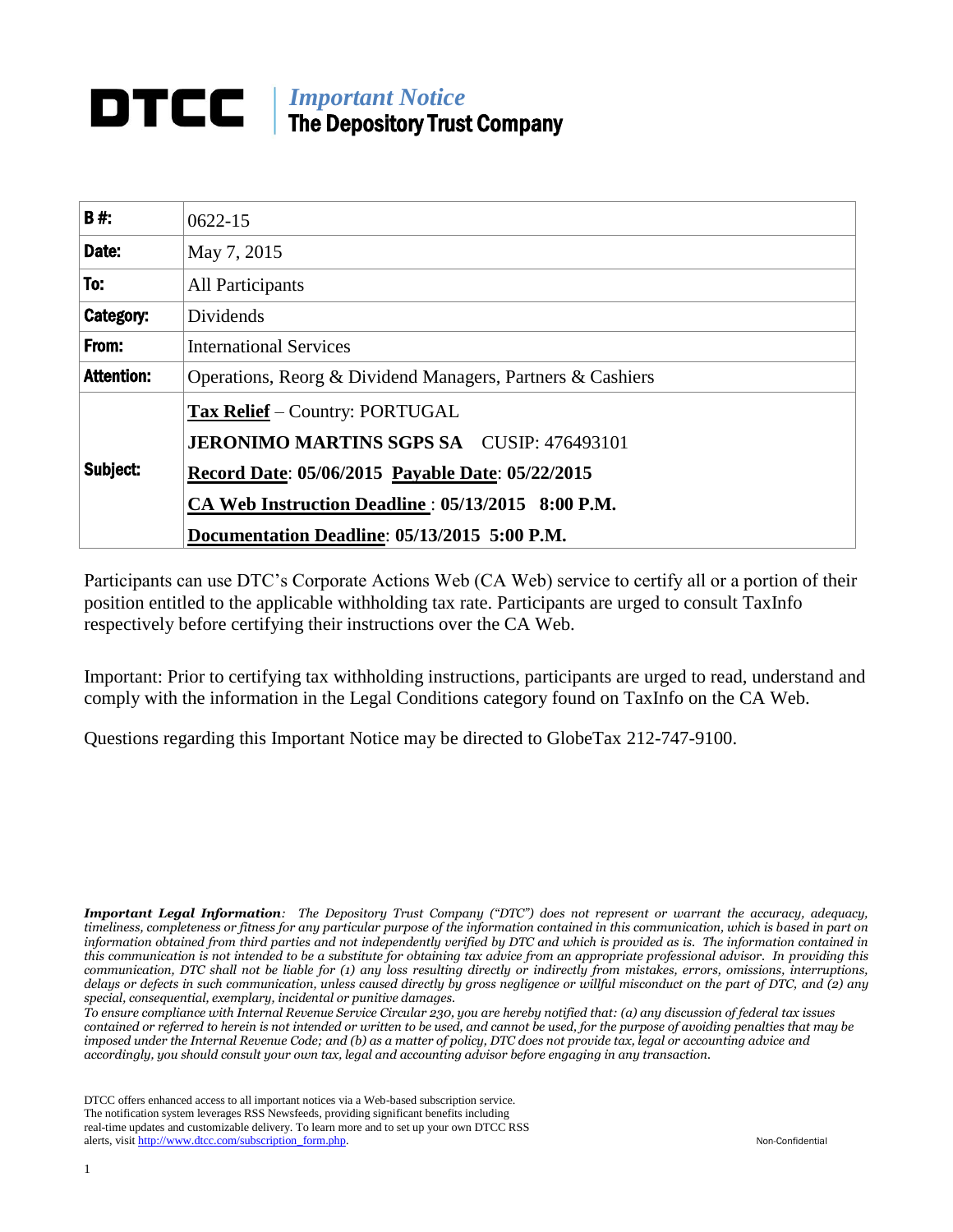

**JERONIMO MARTINS SGPS SA** has announced a cash dividend and BNY Mellon, Citibank, and Deutsche Bank act as Depositaries for the Depositary Receipt ("DR") program.

Participants can use DTC's Corporate Actions Web ("CA Web") instructions tab to certify all or a portion of their position entitled to the applicable withholding tax rate. Use of these instruction methods will permit entitlement amounts to be paid through DTC. By electing, Participants agree to the Agreements, Fees, Representations and Indemnification below.

. On DR Pay Date, all U.S. and eligible holders will have the opportunity to receive the statutory withholding tax rate of 25% for qualified nonindividual entities and 28% for individuals vs. the default withholding tax rate of 35%. The full treaty benefits as outlined in the "Relief at Source Eligibility Matrix". All holders not eligible for or not certified at the statutory withholding tax rate through CA Web will receive the dividend net of the full Portuguese default withholding tax rate of 35% with the possibility to reclaim through the quick refund or standard long form procedures if their information is disclosed by the schedule below

### **DIVIDEND EVENT DETAILS**

| <b>COUNTRY OF ISSUANCE</b>        | <b>PORTUGAL</b>                           |
|-----------------------------------|-------------------------------------------|
| COMPANY                           | <b>JERONIMO MARTINS</b><br><b>SGPS SA</b> |
| CUSIP#                            | 476493101                                 |
| <b>DEPOSITARY</b>                 | <b>UNSPONSORED</b>                        |
| DR RECORD DATE                    | MAY 6, 2015                               |
| DR PAY DATF                       | MAY 22, 2015                              |
| ORD GROSS DIVIDEND RATE           | € 0.245                                   |
| RATIO                             | $2$ ORD : 1 DR                            |
| DEFAULT WHT RATE                  | 35%                                       |
|                                   | 28% (Individuals)                         |
| STATUTORY WITHHOLDING<br>TAX RATE | and                                       |
|                                   | 25% (Qualifying non-<br>individuals)      |

| <b>FEES &amp; DEADLINES</b>                                                                |                                 |                                                                                 |                                                   |                                                                                                                    |  |  |  |  |
|--------------------------------------------------------------------------------------------|---------------------------------|---------------------------------------------------------------------------------|---------------------------------------------------|--------------------------------------------------------------------------------------------------------------------|--|--|--|--|
| <b>FILING METHOD</b>                                                                       | <b>PAYMENT</b><br><b>METHOD</b> | <b>FEES</b>                                                                     | <b>MINIMUM FEE PER</b><br><b>BENEFICIAL OWNER</b> | <b>FINAL SUBMISSION DEADLINE</b><br>(ALL TIMES EST)                                                                |  |  |  |  |
| <b>RELIEF AT SOURCE</b><br>(BENEFICIARY<br><b>DISCLOSURE FOR</b><br><b>STATUTORY RATE)</b> | <b>VIA DTC</b>                  | Up to \$0.0035 per<br>DR.                                                       | \$0                                               | CA WEB DEADLINE:<br>May 13, 2015; 8:00 P.M.<br>DOCUMENTATION DEADLINE AT GLOBETAX:<br>May 13, 2015; 5:00 P.M.      |  |  |  |  |
| <b>QUICK REFUND</b><br><b>(TREATY CLAIMS)</b>                                              | <b>VIA CHECK</b>                | Up to \$0.005 per<br>DR.<br>OR.<br>Up to \$0.0085 per<br>$DR^*$                 | \$25 TAX RELIEF FEE &<br><b>CUSTODIAL FEE</b>     | May 27, 2015; 5:00 P.M.                                                                                            |  |  |  |  |
| <b>STANDARD LONG</b><br><b>FORM</b><br><b>(TREATY CLAIMS)</b>                              | <b>VIA CHECK</b>                | Up to: \$0.005 per<br><b>DR</b><br>OR.<br>Up to \$0.0085 per<br>DR <sup>*</sup> | \$25 TAX RELIEF FEE &<br><b>CUSTODIAL FEE</b>     | <b>FINAL DEADLINE:</b><br>May 1, 2019<br>RECLAIMS RECEIVED POST DEADLINE WILL BE<br>TREATED ON A BEST EFFORT BASIS |  |  |  |  |

\* THE HIGHER FEE APPLIES TO BENEIFICIARIES WHO WERE NOT DISCLOSED DURING THE DISCLOSURE PERIOD.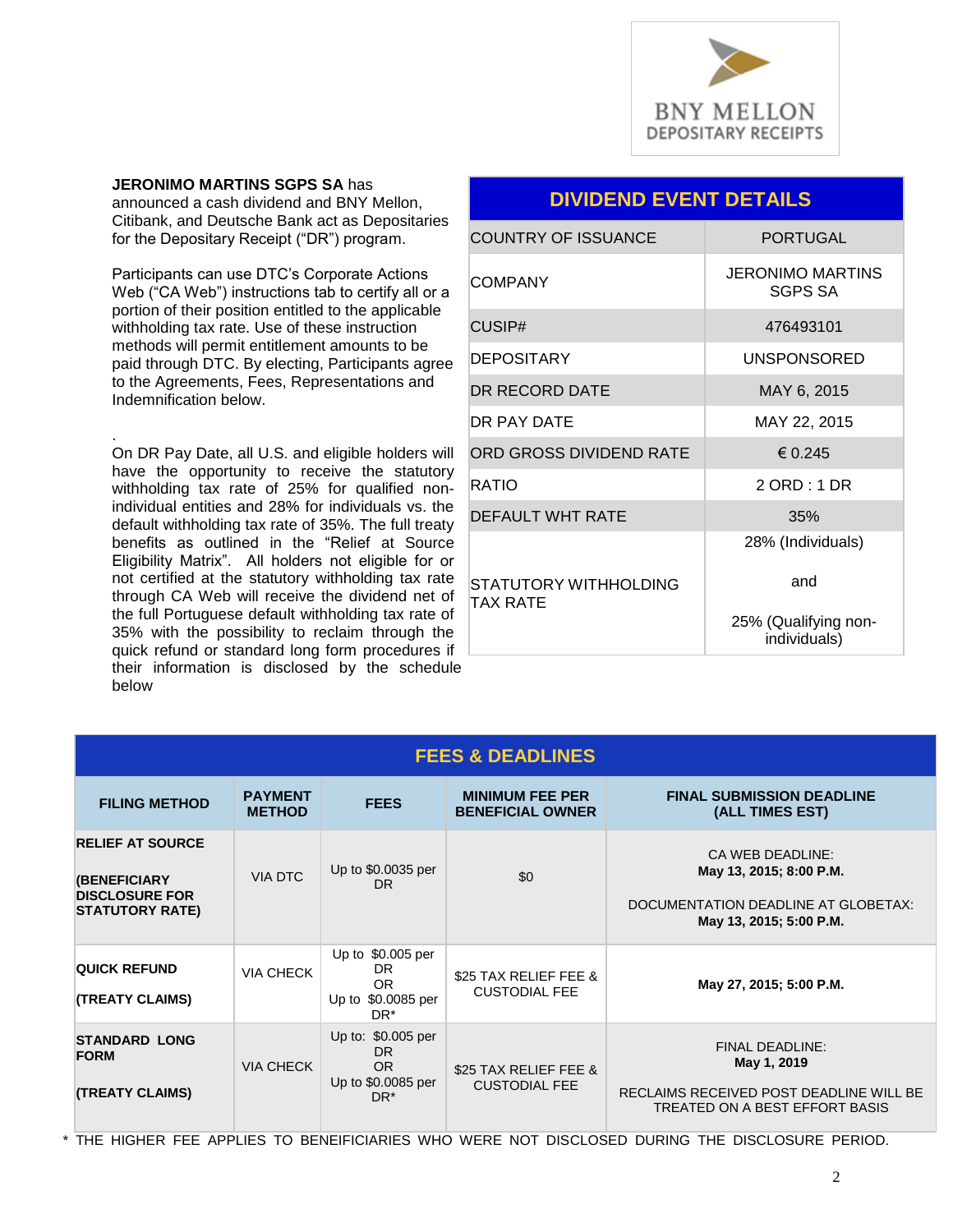**Agreements, Fees, Representations and Indemnification of Participants and Beneficial Owners**

We hereby agree that this tax relief assistance service is wholly voluntary and discretionary and outside the terms and conditions of any applicable deposit agreement. We hereby accept and agree to pay the fees of BNY Mellon, Citibank, and Deutsche Bank of up to \$0.0035 per Depositary Receipt for Relief at Source, or up to \$0.0085 per Depositary Receipt for the Quick Refund and Long Form (with a minimum of \$25), and any other charges, fees or expenses payable by or due to BNY Mellon, Citibank, Deutsche Bank, or their agents, including any custodian, in connection with the tax reclaim process, or to tax authorities or regulators (which fees, charges or expenses may be deducted from the dividend or any other distribution or by billing or otherwise in BNY Mellon, Citibank, and Deutsche Bank's discretion). We hereby agree that any such fees, charges or expenses may be due and payable whether or not a successful reduction in rate or reclamation is obtained. We hereby acknowledge that fees paid to BNY Mellon, Citibank, and/or Deutsche Bank may be shared with their agents and affiliates.

We hereby agree that in addition to statutory and documentation requirements and the deduction of fees, tax relief benefits will be subject to review and approval, and potential audits by the applicable custodian and the applicable tax regulators, and that BNY Mellon, Citibank, and Deutsche Bank are not providing any legal, tax, accounting or other professional advice on these matters and has expressly disclaimed any liability whatsoever for any loss howsoever arising from or in reliance hereto. Participants and/or investors should seek advice based upon their own particular circumstances from an independent tax advisor.

We certify that to the best of our knowledge each of the beneficial owners identified are eligible for the preferential rates as stated and we declare that we have performed all the necessary due diligence to satisfy ourselves as to the accuracy of the information submitted to us by these beneficial owners.

We will be fully liable for any and all claims, penalties and / or interest, including without limitation, any foreign exchange fluctuations associated therewith. BNY Mellon, Citibank, and Deutsche Bank shall not be liable for the failure to secure any tax relief. We expressly agree that BNY Mellon, Citibank, Deutsche Bank and their agents or affiliates shall not have any liability for, and we shall indemnify, defend and hold each of BNY Mellon, Citibank, Deutsche Bank, and their agents and affiliates harmless from and against, any and all loss, liability, damage, judgment, settlement, fine, penalty, demand, claim, cost or expense (including without limitation fees and expenses of defending itself or enforcing this agreement) arising out of or in connection herewith.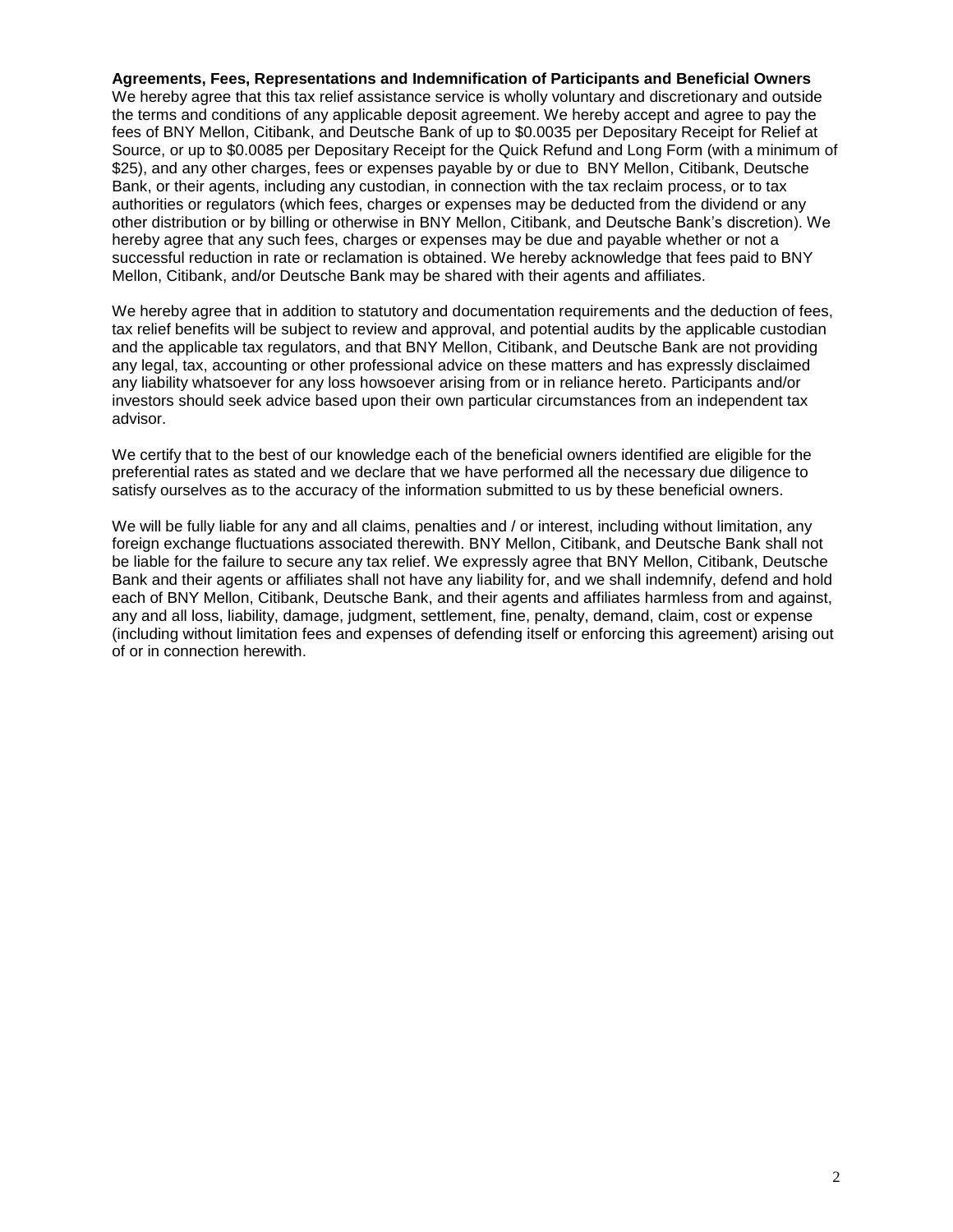| <b>STATUTORY RATE RELIEF AT SOURCE ELIGIBILITY MATRIX</b> |                               |                                                                                                                                                                                                                                                                                                                                                                                                 |                               |  |  |  |  |
|-----------------------------------------------------------|-------------------------------|-------------------------------------------------------------------------------------------------------------------------------------------------------------------------------------------------------------------------------------------------------------------------------------------------------------------------------------------------------------------------------------------------|-------------------------------|--|--|--|--|
| <b>RATE DESCRIPTION</b>                                   | <b>RECLAIM</b><br><b>RATE</b> | <b>ELIGIBLE RESIDENTS</b>                                                                                                                                                                                                                                                                                                                                                                       | <b>DOCUMENTATION REQUIRED</b> |  |  |  |  |
| UNFAVORABLE - 35%                                         | 0%                            | UNDISCLOSED BENEFICAL OWNERS<br>$\bullet$                                                                                                                                                                                                                                                                                                                                                       | <b>NONE</b>                   |  |  |  |  |
| <b>STATUTORY – 28%</b>                                    | 7%                            | INDIVIDUALS, NON-RESIDENTS (WITHOUT A<br>$\bullet$<br>PORTUGESE PERMANENT ESTABLISHMENT)<br>AND WHO ARE NOT DOMICILED IN A TAX<br>HAVEN COUNTRY (SEE APPENDIX 1 FOR LIST<br>OF TAX HAVEN COUNTRIES ACCORDING TO<br>PORTUGESE LAW)                                                                                                                                                               | BENEFICIARY DISCLOSURE FORM   |  |  |  |  |
| <b>STATUTORY - 25%</b>                                    | 10%                           | <b>PENSIONS</b><br>$\bullet$<br><b>CHARITIES</b><br>$\bullet$<br><b>IRA</b><br>$\bullet$<br><b>GOVERNMENT ENTITIES</b><br>$\bullet$<br><b>CORPORATIONS</b><br>** ALL ENTITIES MUST BE NON-RESIDENTS<br>(WITHOUT A PORTUGESE PERMANENT<br>ESTABLISHMENT) AND WHO ARE NOT DOMICILED<br>IN A TAX HAVEN COUNTRY (SEE APPENDIX 1 FOR<br>LIST OF TAX HAVEN COUNTRIES ACCORDING TO<br>PORTUGESE LAW)** | BENEFICIARY DISCLOSURE FORM   |  |  |  |  |

\*Participating in Relief at Source is wholly voluntary and discretionary, however, it is the only way to obtain the reduced withholding tax rate on the payable date.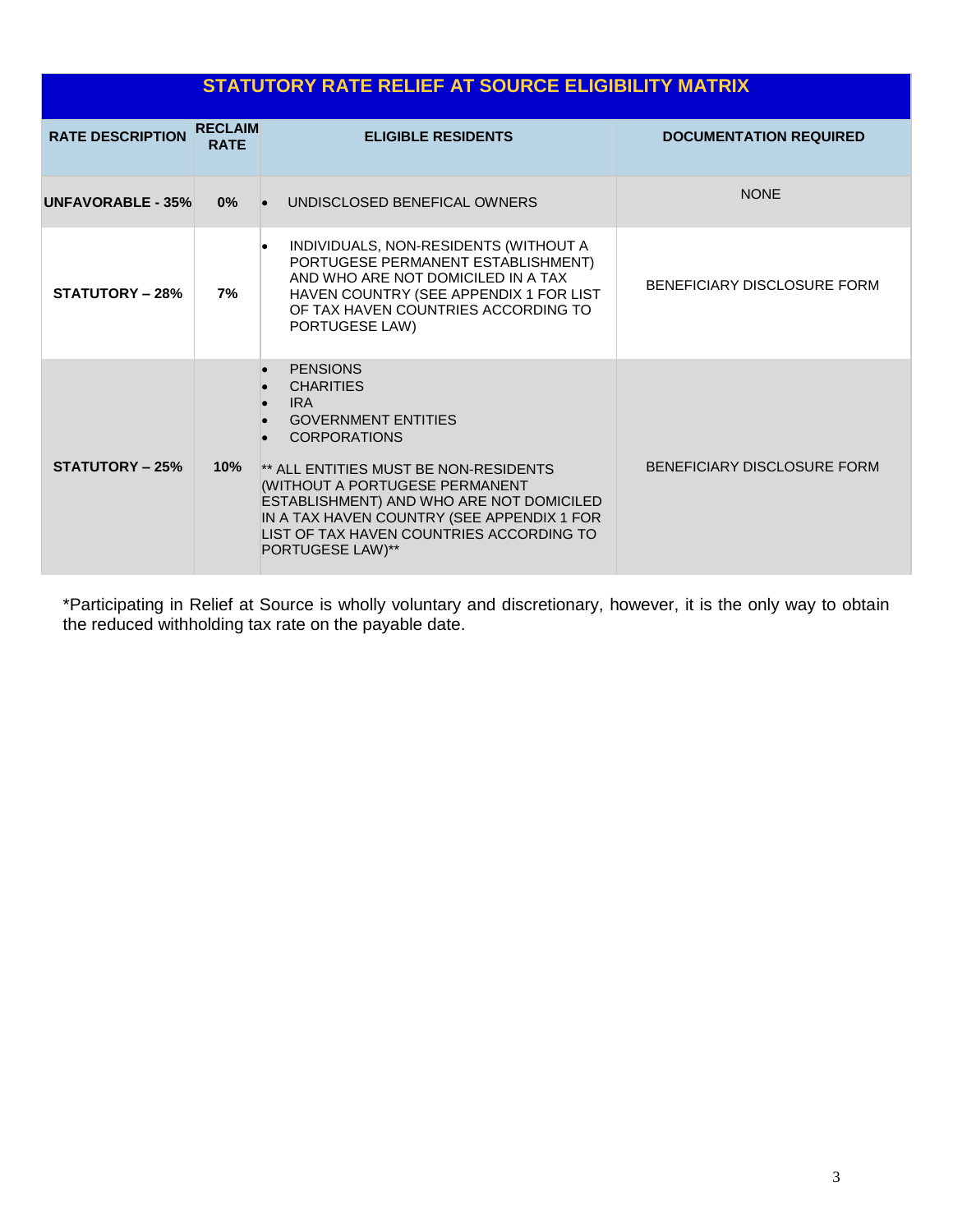| <b>TREATY CLAIM VIA QUICK REFUND ELIGIBILITY MATRIX</b> |                              |                                                                                                                                                                                                                                                                                                                                                                                                                                                |                                                                                                                                                                                                                                                                                                                                                                      |  |  |  |  |
|---------------------------------------------------------|------------------------------|------------------------------------------------------------------------------------------------------------------------------------------------------------------------------------------------------------------------------------------------------------------------------------------------------------------------------------------------------------------------------------------------------------------------------------------------|----------------------------------------------------------------------------------------------------------------------------------------------------------------------------------------------------------------------------------------------------------------------------------------------------------------------------------------------------------------------|--|--|--|--|
| <b>RATE DESCRIPTION</b>                                 | <b>TREATY</b><br><b>RATE</b> | <b>ELIGIBLE RESIDENTS</b>                                                                                                                                                                                                                                                                                                                                                                                                                      | <b>DOCUMENTATION REQUIRED</b>                                                                                                                                                                                                                                                                                                                                        |  |  |  |  |
| <b>FAVORABLE</b>                                        | 5%                           | GOVERNMENTS OF KUWAIT, NORWAY, AND<br><b>QATAR AND SWITZERLAND PENSION FUNDS</b>                                                                                                                                                                                                                                                                                                                                                               | 1. BENEFICIARY DISCLOSURE FORM<br><b><i>(IF BENEFICIARY HAS NOT PREVIOUSLY)</i></b><br><b>BEEN DISCLOSED)</b><br>2. MOD. 21-RFI (SEE BELOW)<br>3. CERTIFICATE OF RESIDENCY (IF MOD.<br>21-RFI IS NOT CERTIFIED BY THE<br>BENEFICIARY'S LOCAL TAX OFFICE)<br>4. SELF DECLARATION/SELF<br>DETERMINATION LETTERS FOR<br>PENSIONS AND RICS ONLY                          |  |  |  |  |
| <b>FAVORABLE</b>                                        | 10%                          | CAPE VERDE ISLANDS, CHINA, CUBA, CYPRUS,<br>DENMARK, ESTONIA, GUINEA BISSAU, HONG<br>KONG, INDONESIA, JAPAN, KUWAIT, LATVIA,<br>LITHUANIA, MACAU, MEXICO, MOLDOVA,<br>MOZAMBIQUE, NETHERLANDS, QATAR,<br>SINGAPORE, SWEDEN, URUGUAY, AND<br>VENEZUELA                                                                                                                                                                                          | 1. BENEFICIARY DISCLOSURE FORM<br>(IF BENEFICIARY HAS NOT PREVIOUSLY<br><b>BEEN DISCLOSED)</b><br>2. MOD. 21-RFI (SEE BELOW)<br>3. CERTIFICATE OF RESIDENCY (IF MOD.<br>21-RFI IS NOT CERTIFIED BY THE<br>BENEFICIARY'S LOCAL TAX OFFICE)<br>4. SELF DECLARATION/SELF<br>DETERMINATION LETTERS FOR<br>PENSIONS AND RICS ONLY                                         |  |  |  |  |
| <b>FAVORABLE</b>                                        | 15%                          | ALGERIA, AUSTRIA, BELGIUM, BRAZIL,<br>BULGARIA, CANADA, CHILE, CZECH REPUBLIC,<br>DENMARK, FINLAND, FRANCE, GERMANY,<br>GREECE, HUNGARY, ICELAND, INDIA, IRELAND,<br>ISRAEL, ITALY, KOREA (SOUTH),<br>LUXEMBOURG, MALTA, MOROCCO,<br>MOZAMBIQUE, NORWAY, PAKISTAN, PANAMA,<br>PERU, POLAND, ROMANIA, RUSSIA, SLOVAK<br>REPUBLIC, SLOVENIA, SOUTH AFRICA, SPAIN,<br>SWITZERLAND, TUNISIA, TURKEY, UKRAINE,<br>UNITED KINGDOM, AND UNITED STATES | <b>1.BENEFICIARY DISCLOSURE FORM</b><br>(IF BENEFICIARY HAS NOT PREVIOUSLY<br><b>BEEN DISCLOSED)</b><br>2. MOD. 21-RFI (SEE BELOW)<br>3. CERTIFICATE OF RESIDENCY OR 6166<br>FOR U.S. BENEFICIARIES (IF MOD. 21-RFI<br>IS NOT CERTIFIED BY THE<br>BENEFICIARY'S LOCAL TAX OFFICE)<br>4. SELF DECLARATION/SELF<br>DETERMINATION LETTERS FOR<br>PENSIONS AND RICS ONLY |  |  |  |  |

PLEASE REFER TO THE BELOW LINK FOR FORM "MOD. 21-RFI" [http://info.portaldasfinancas.gov.pt/NR/rdonlyres/6002B253-E9C3-4933-874C-1CB961169848/0/rfi-](http://info.portaldasfinancas.gov.pt/NR/rdonlyres/6002B253-E9C3-4933-874C-1CB961169848/0/rfi-21%20(2008).pdf)[21%20\(2008\).pdf](http://info.portaldasfinancas.gov.pt/NR/rdonlyres/6002B253-E9C3-4933-874C-1CB961169848/0/rfi-21%20(2008).pdf)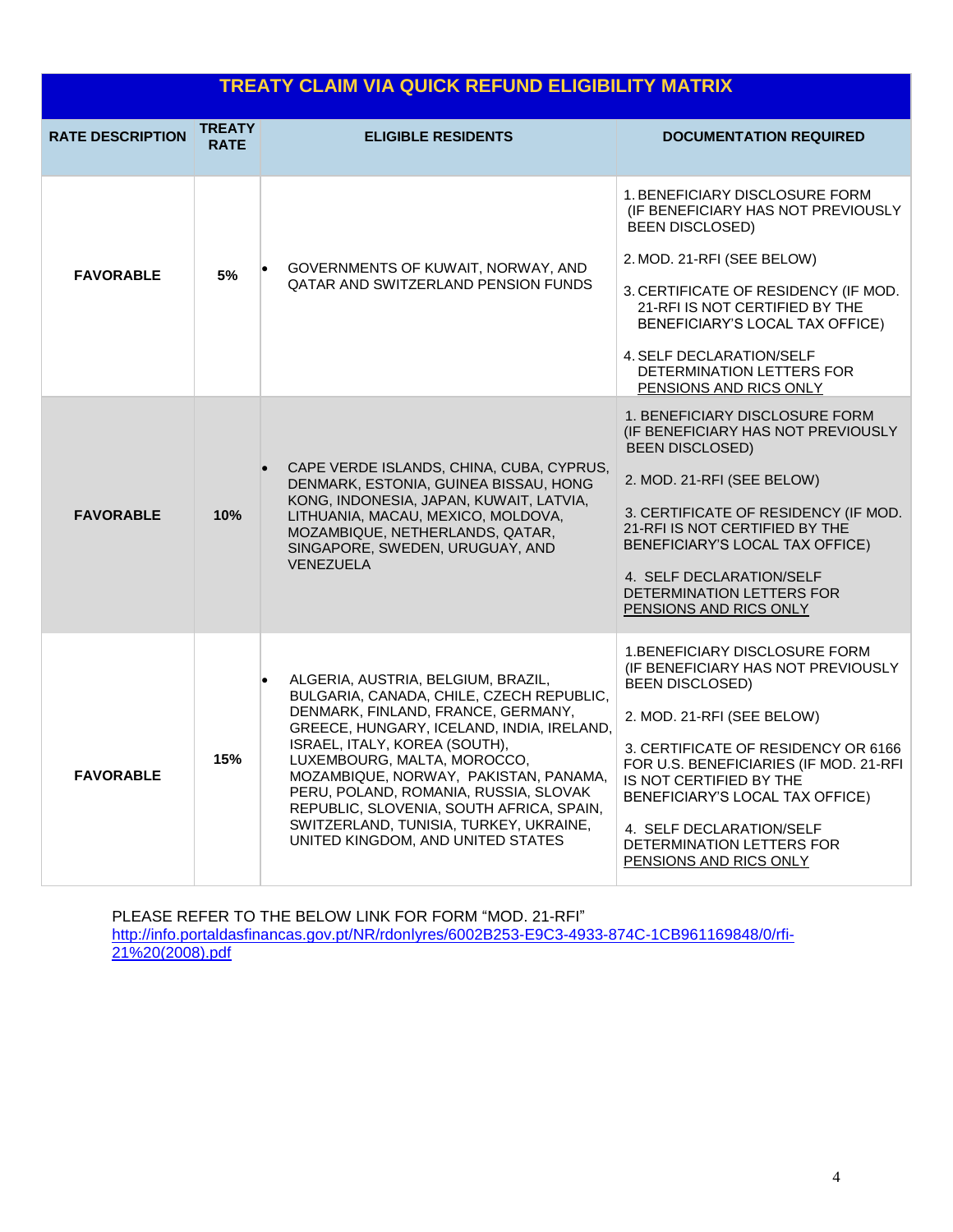| TREATY CLAIM VIA STANDARD LONG FORM ELIGIBILITY MATRIX |                              |                                                                                                                                                                                                                                                                                                                                                                                                                                                                                  |                                                                                                                                                                                                                                                                                                                                          |  |  |  |
|--------------------------------------------------------|------------------------------|----------------------------------------------------------------------------------------------------------------------------------------------------------------------------------------------------------------------------------------------------------------------------------------------------------------------------------------------------------------------------------------------------------------------------------------------------------------------------------|------------------------------------------------------------------------------------------------------------------------------------------------------------------------------------------------------------------------------------------------------------------------------------------------------------------------------------------|--|--|--|
| <b>RATE DESCRIPTION</b>                                | <b>TREATY</b><br><b>RATE</b> | <b>ELIGIBLE RESIDENTS</b>                                                                                                                                                                                                                                                                                                                                                                                                                                                        | <b>DOCUMENTATION REQUIRED</b>                                                                                                                                                                                                                                                                                                            |  |  |  |
| <b>FAVORABLE</b>                                       | 5%                           | • GOVERNMENTS OF KUWAIT, NORWAY, AND<br>QATAR AND SWITZERLAND PENSION FUNDS                                                                                                                                                                                                                                                                                                                                                                                                      | 1.BENEFICIARY DISCLOSURE FORM<br>(IF BENEFICIARY HAS NOT PREVIOUSLY<br><b>BEEN DISCLOSED)</b><br>2. MOD. 21-RFI (SEE BELOW)<br>3. CERTIFICATE OF RESIDENCY (IF MOD.<br>21-RFI IS NOT CERTIFIED BY THE<br>BENEFICIARY'S LOCAL TAX OFFICE)<br>4. SELF DECLARATION/SELF<br>DETERMINATION LETTERS FOR<br>PENSIONS AND RICS ONLY              |  |  |  |
| <b>FAVORABLE</b>                                       | 10%                          | CAPE VERDE ISLANDS, CHINA, DENMARK,<br>ESTONIA, HONG KONG, INDONESIA, KUWAIT,<br>LATVIA, LITHUANIA, MACAU, MEXICO,<br>MOLDOVA, MOZAMBIQUE, NETHERLANDS,<br>PANAMA, SINGAPORE, SWEDEN, URUGUAY<br>AND VENEZUELA                                                                                                                                                                                                                                                                   | 1. BENEFICIARY DISCLOSURE FORM<br>(IF BENEFICIARY HAS NOT PREVIOUSLY<br><b>BEEN DISCLOSED)</b><br>2. MOD. 22-RFI (SEE BELOW)<br>3. CERTIFICATE OF RESIDENCY (IF MOD.<br>22-RFI IS NOT CERTIFIED BY THE<br>BENEFICIARY'S LOCAL TAX OFFICE)<br>4. SELF DECLARATION/SELF<br>DETERMINATION LETTERS FOR<br>PENSIONS AND RICS ONLY             |  |  |  |
| <b>FAVORABLE</b>                                       | 15%                          | ALGERIA, AUSTRIA, BELGIUM, BRAZIL,<br>$\bullet$<br>BULGARIA, CANADA, CHILE, CZECH REPUBLIC,<br>DENMARK, FINLAND, FRANCE, GERMANY,<br>GREECE, HUNGARY, ICELAND, INDIA, IRELAND, 2. MOD. 21-RFI (SEE BELOW)<br>ISRAEL, ITALY, KOREA (SOUTH),<br>LUXEMBOURG, MALTA, MOROCCO,<br>MOZAMBIQUE, NORWAY, PANAMA, PAKISTAN,<br>POLAND, ROMANIA, RUSSIA, SLOVAK<br>REPUBLIC, SLOVENIA, SOUTH AFRICA, SPAIN,<br>SWITZERLAND, TUNISIA, TURKEY, UKRAINE,<br>UNITED KINGDOM, AND UNITED STATES | 1. BENEFICIARY DISCLOSURE FORM.<br>(IF BENEFICIARY HAS NOT PREVIOUSLY<br><b>BEEN DISCLOSED)</b><br>3. CERTIFICATE OF RESIDENCY OR 6166<br>FOR U.S. BENEFICIARIES (IF MOD. 21-RFI<br>IS NOT CERTIFIED BY THE<br>BENEFICIARY'S LOCAL TAX OFFICE)<br>4. SELF DECLARATION/SELF<br>DETERMINATION LETTERS FOR<br><b>PENSIONS AND RICS ONLY</b> |  |  |  |

PLEASE REFER TO THE BELOW LINK FOR FORM "MOD. 22-RFI" [http://info.portaldasfinancas.gov.pt/NR/rdonlyres/87285E88-7637-4EA7-8919-4E1041233755/0/rfi-](http://info.portaldasfinancas.gov.pt/NR/rdonlyres/87285E88-7637-4EA7-8919-4E1041233755/0/rfi-22%20(2008).pdf)[22%20\(2008\).pdf](http://info.portaldasfinancas.gov.pt/NR/rdonlyres/87285E88-7637-4EA7-8919-4E1041233755/0/rfi-22%20(2008).pdf)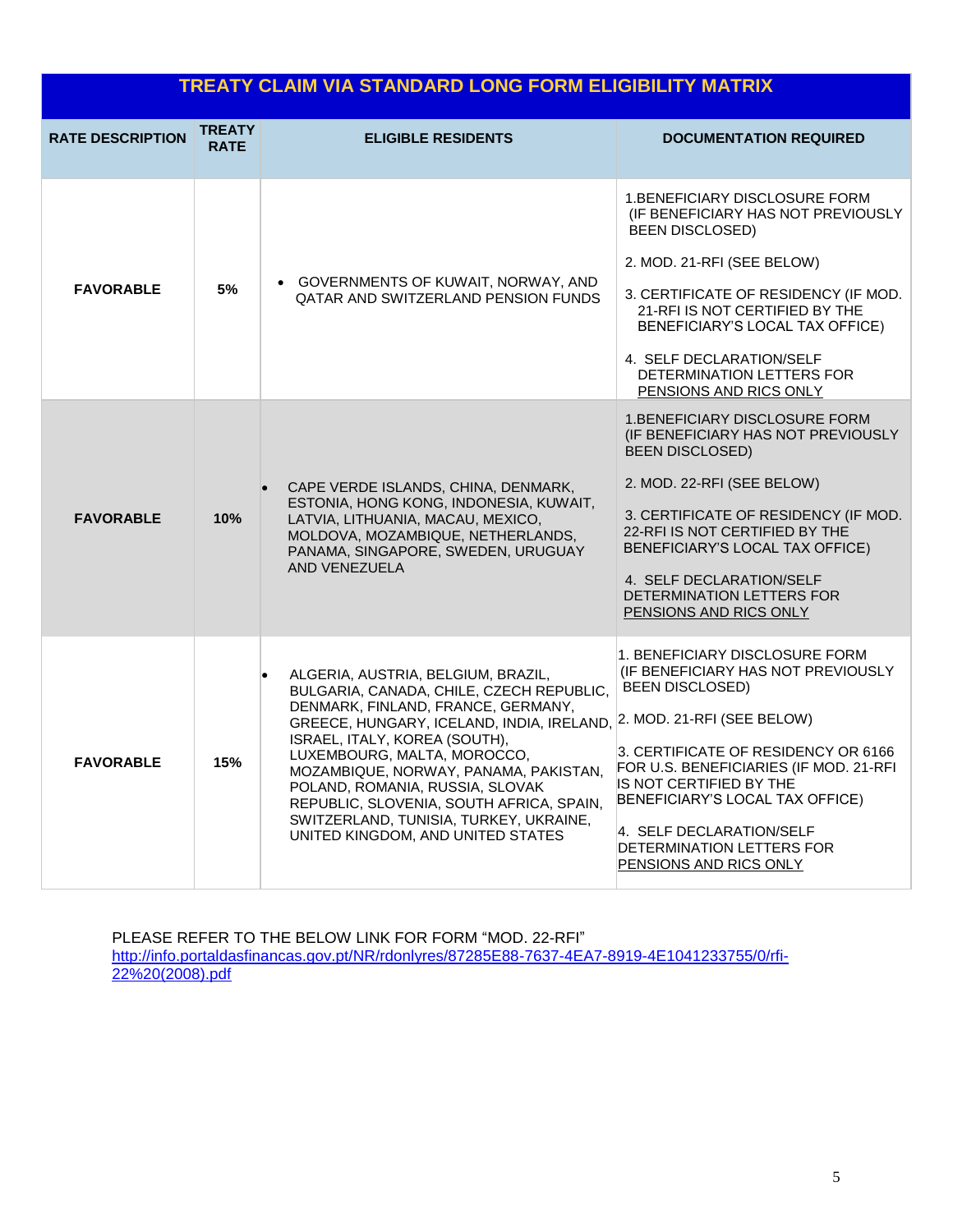## **DEPOSITARY CONTACT DETAILS**

| PRIMARY CONTACT            | <b>GREGGORY LEWIS</b>       |
|----------------------------|-----------------------------|
| DOMESTIC PHONE (U.S.)      | 1-212-747-9100              |
| DOMESTIC FAX (U.S.)        | 1-212-747-0029              |
| <b>INTERNATIONAL PHONE</b> | 1-212-747-9100              |
| INTERNATIONAL FAX          | 1-212-747-0029              |
| EMAIL ADDRESS              | GREGGORY_LEWIS@GLOBETAX.COM |
| <b>COMPANY</b>             | <b>GLOBETAX</b>             |
| STREET ADDRESS             | 90 BROAD STREET, 16TH FLOOR |
| CITY/STATE/ZIP             | NEW YORK, NY 10004          |
| ADDITIONAL CONTACTS        | DIANA CAMEJO                |

| <b>FREQUENTLY ASKED QUESTIONS (FAQs)</b>                                                                      |                                                                                                                                                                                                                                                                                                      |  |  |  |  |
|---------------------------------------------------------------------------------------------------------------|------------------------------------------------------------------------------------------------------------------------------------------------------------------------------------------------------------------------------------------------------------------------------------------------------|--|--|--|--|
| <b>RELIEF AT SOURCE QUESTIONS</b>                                                                             |                                                                                                                                                                                                                                                                                                      |  |  |  |  |
| <b>QUESTION</b>                                                                                               | <b>ANSWER</b>                                                                                                                                                                                                                                                                                        |  |  |  |  |
| WHO DO I SEND THE RELIEF AT SOURCE DOCUMENTATION<br>TO?                                                       | ALL DOCUMENTATION IS TO BE SUBMITTED TO GLOBETAX.                                                                                                                                                                                                                                                    |  |  |  |  |
| DO I NEED TO PROVIDE 6166s OR TAX FORMS FOR THE<br><b>RELIEF AT SOURCE?</b>                                   | NO, WE ONLY NEED YOUR BENEFICIARY DISCLOSURE FORM TO<br>APPLY FOR AND RECEIVE THE 25% OR 28% STATUTORY<br>WITHHOLDING TAX RATE FOR YOUR CLIENTS.                                                                                                                                                     |  |  |  |  |
| HOW CAN I OBTAIN TREATY BENEFITS AT SOURCE?                                                                   | CURRENTLY THERE IS NO PROCESS TO CLAIM TREATY<br>BENEFITS AT SOURCE, HOWEVER, WE CAN CLAIM THE<br>STATUTORY RATE AT SOURCE AND YOU CAN CLAIM TREATY<br>BENEFITS THROUGH THE QUICK REFUND OR STANDARD LONG<br>FORM PROCEDURE.                                                                         |  |  |  |  |
| WHAT IS THE FINAL DEADLINE FOR BENEFICIARY<br>DISCLOUSRE TO OBTAIN FUTURE REFUNDS AND<br><b>ENTITLEMENTS?</b> | DOCUMENTATION MUST BE RECEIVED BY GLOBETAX BY MAY<br>13, 2015 @ 5:00 P.M. PLEASE NOTE THAT IF DISCLOSURE IS NOT<br>RECEIVED BY THE INITIAL AT SOURCE DEADLINE THE<br>BENEFICIARY WILL RECEIVE THE 35% WITHHOLDING TAX RATE<br>AND WILL NOT BE ELIGIBLE TO OBTAIN THE ADDITIONAL<br>REFUND AT SOURCE. |  |  |  |  |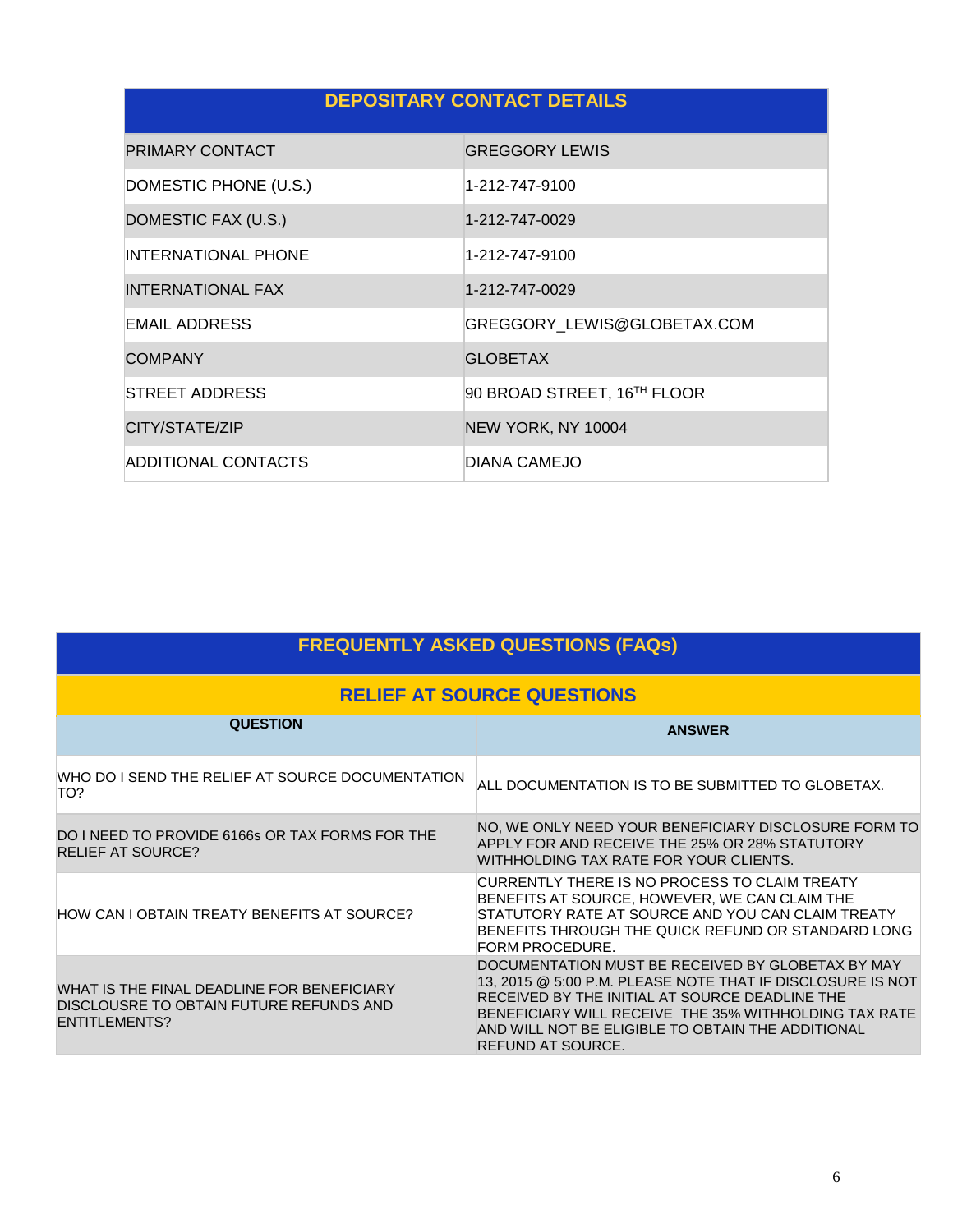## **FREQUENTLY ASKED QUESTIONS (FAQs)**

| <b>GENERAL QUESTIONS</b>                                                                      |                                                                                                                         |  |  |  |  |
|-----------------------------------------------------------------------------------------------|-------------------------------------------------------------------------------------------------------------------------|--|--|--|--|
| <b>QUESTION</b>                                                                               | <b>ANSWER</b>                                                                                                           |  |  |  |  |
| CAN I ATTACH A 6166 TO THE MOD.21-RFI OR MOD.22-RFI<br>FOR MY U.S. CLIENTS?                   | YES.                                                                                                                    |  |  |  |  |
| WHEN DO I NEED TO USE <b>EXHIBIT I</b> (BENEFICIARY<br>DISCLOSURE) AT THE END OF THIS NOTICE? | THE BENEFICIARY DISCLOSURE FORM SHOULD BE USED FOR<br>RELIEF AT SOURCE, QUICK REFUND, AND STANDARD LONG<br>FORM CLAIMS. |  |  |  |  |

#### **Warning and Disclaimer**

BNY Mellon, Citibank, and Deutsche Bank will not be responsible for the truth or accuracy of any submissions received by it and all Participants and holders, whether or not following the procedures set forth herein or otherwise submitting any information, agree to indemnify and hold harmless BNY Mellon, Citibank, Deutsche Bank, and their agents for any and all losses, liabilities and fees (including reasonable fees and expenses of counsel) incurred by any of them in connection herewith or arising herefrom. BNY Mellon, Citibank,, Deutsche Bank and their agents will be relying upon the truth and accuracy of any and all submissions received by them in connection herewith the tax relief process and shall hold all participants and DR holders liable and responsible for any losses incurred in connection therewith or arising there from. There is no guarantee that the applicable tax authorities will accept submissions for relief. Neither BNY Mellon, Citibank,, Deutsche Bank nor their agents shall be responsible or liable to any holders of DRs in connection with any matters related to, arising from, or in connection with the tax relief process described herein. See also "**Agreements, Fees, Representations and Indemnification**" above.

All tax information contained in this Important Notice is based on a good faith compilation of information obtained and received from multiple sources. The information is subject to change. Actual deadlines frequently vary from the statutory deadlines because of local market conditions and advanced deadlines set by local agents. To mitigate risk it is strongly advised that DTC Participants file their claims as soon as possible as the depositary and/or their agents will not be liable for claims filed less than six months before the specified deadline. In the event that local market rules, whether implemented by a local agent or a Tax Authority, conflict with the information provided in the important notice, either prior to or after publication, the local market rules will prevail.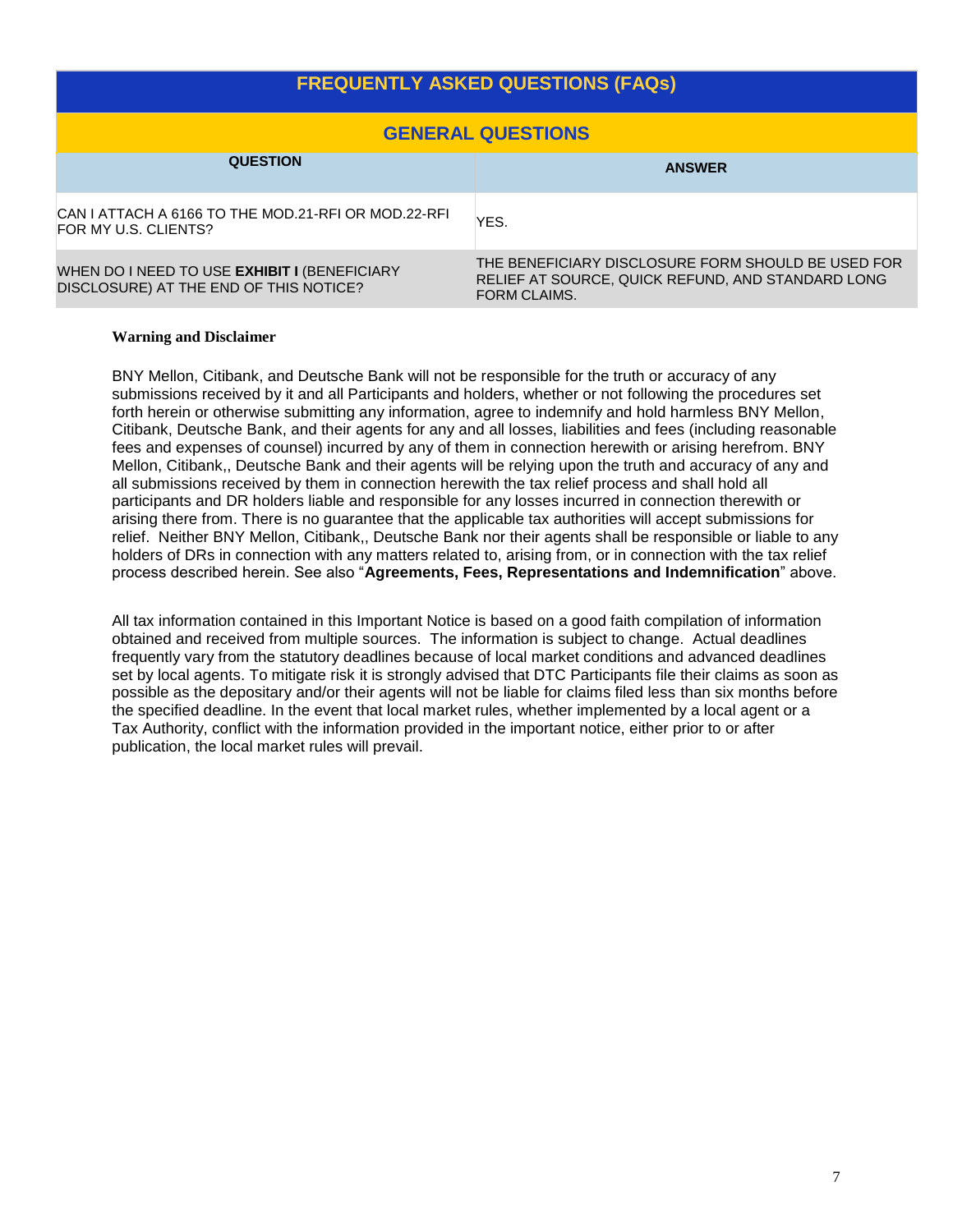### **APPENDIX I: LIST OF TERRITORIES CONSIDERED AS TAX HAVENS, IN ACCORDANCE WITH THE PORTUGUESE LAW - Regulation nº 292/2011, from November 8th**

- American Samoa Liberia
- 
- 
- Antigua and Barbuda Marshall Islands
- 
- Ascension **Ascension** Monaco
- 
- Bahrain
- 
- 
- 
- 
- British Virgin Islands Norfolk Island
- 
- Cayman Islands  **Pacific Islands** Pacific Islands
- Channel Islands Palau Islands Palau Islands Palau Islands Palau Islands
- Cook Islands  **Panama**
- 
- 
- Dominica
- Falkland and Malvinas - Taikianu anu mamnias<br>Islands
- 
- 
- 
- 
- 
- 
- 
- Honduras
- Hong Kong  **Swaziland**
- Island of Tokelau  **Sultanate of Oman**
- 
- Isle of Man Tonga
- 
- Keeling and Cocos Island United Arab Emirates
- Keslim Islands  **Williams** Uruguay
- 
- 
- Labuan
- Liban
- 
- Andorra  **Liechtenstein**
- Anguilla  **Maldives Islands** 
	-
- Aruba  **Mauritius** Mauritius Mauritius Mauritius Mauritius Mauritius Mauritius Mauritius Mauritius Mauritius Mauritius Mauritius Mauritius Mauritius Mauritius Mauritius Mauritius Maurit
	-
- Bahamas  **Montserrat**
- Barnam<br>- Barbados Natal Islands Natal Islands
- Belize Nauru
- Bermuda Netherlands Antilles
- Bolivia  **Niue Island** 
	-
- Brunei  **Northern Mariana** 
	- Islands
	-
	-
	-
- Costa Rica Pitcairn Island
- Djibouti Puerto Rico
	-
- Fiji Islands Republic of Yemen
- French Polynesia Saint Helena Islands
- Gambia  **Saint Kitts and Nevis**
- Gibraltar  **Saint Lucia**
- Grenada Saint Vincent and the Saint Vincent and the Saint Vincent and the Saint Vincent and the Saint Vincent and the Saint Vincent and the Saint Vincent and the Saint Vincent and the Saint Vincent and the Saint Vincen **Grenadines**
- Guam Island  **Salomon Islands** Salomon Islands
- Guyana  **Seychelles** 
	- St. Pierre and
	- Miguelon Island
	-
	-
- Island of Tuvalu Svalbard Islands Svalbard Islands Svalbard Islands Svalbard Islands Svalbard Islands Svalbard Islands Svalbard Islands Svalbard Islands Svalbard Islands Svalbard Islands Svalbard Is
	-
- Jamaica Trinidad and Tobago
	-
	-
- Kiribati Island  **Kiribati Islands** US Virgin Islands
- Kuwait **Albumi and Samoa** Western Samoa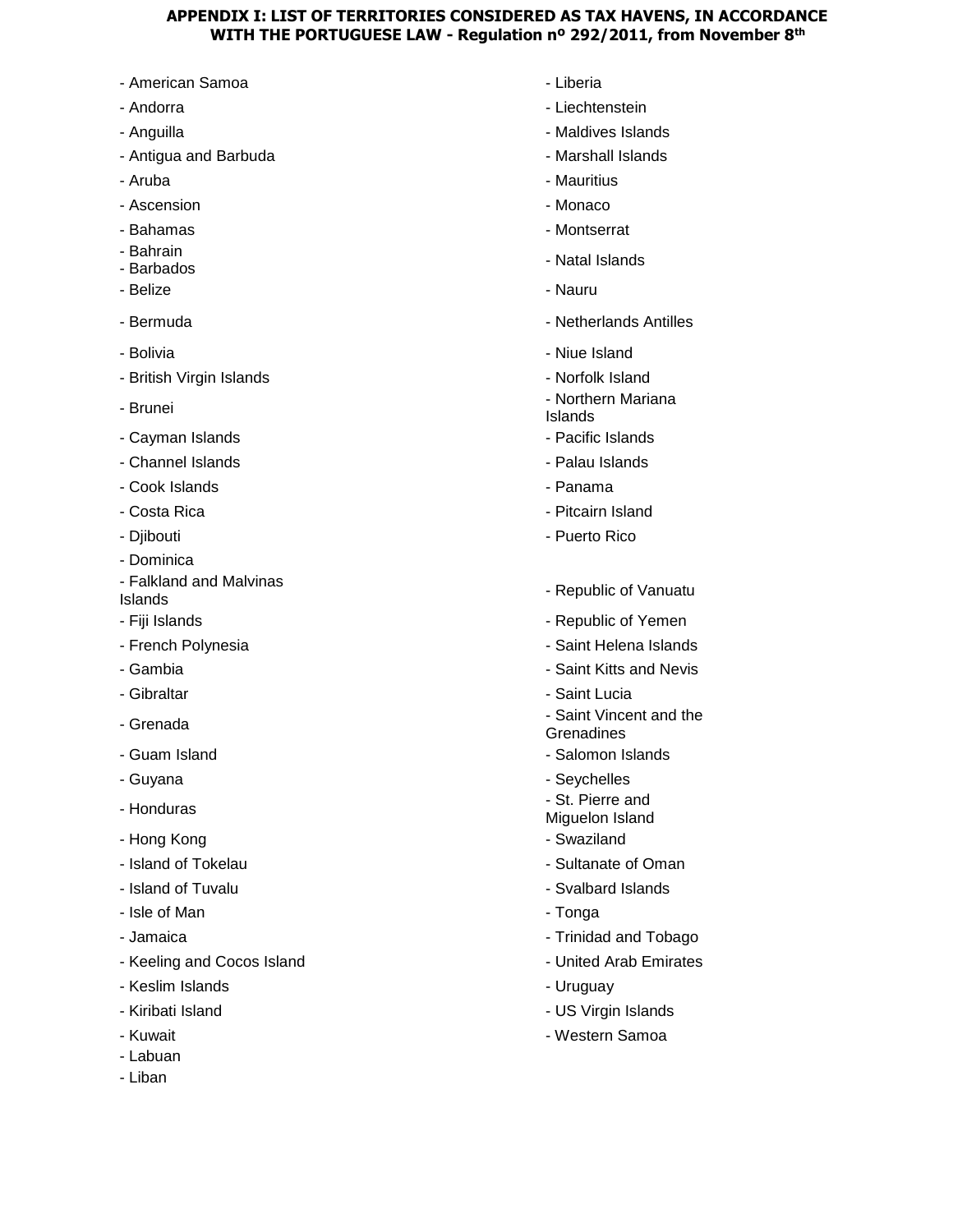GlobeTax 90 Broad Street  $16<sup>th</sup>$  floor New York, NY 10004 Attn: **JERONIMO MARTINS SGPS SA**

 $\Box$ 

I/We the undersigned, authorized representatives of \_\_\_\_\_\_\_\_\_\_\_\_\_\_\_\_\_\_\_\_\_\_\_\_\_\_\_\_\_\_\_\_ (DTC Participant Name), holding shares through DTC# \_\_\_\_\_\_\_\_\_\_, of **JERONIMO MARTINS SGPS SA** Depositary Receipts (CUSIP: **476493101**) as of record date **May 6, 2015**, request that:

 $\Box$  The upcoming dividend is paid out at the statutory rates of 25% and/or 28% rather than the default rate of 35%.

Tax Treaty is applied and I have supplied the Form Mod. 21-RFI to claim treaty benefits through the quick refund procedure.

Tax Treaty is applied and I have supplied the Form Mod. 22-RFI to claim treaty benefits through the standard long-form procedure.

| Name of<br><b>Beneficial</b><br>Owner | <b>Individual or</b><br>Corporate<br>Entity ("I" or<br>$\lq\lq C$ ") | Date of<br><b>Birth</b><br>(Individuals<br>only) | <b>Place of</b><br><b>Birth</b><br>(Individuals<br>only) | <b>Country of</b><br><b>Birth</b><br>(Individuals<br>only) | <b>Nationality</b><br>(Individuals<br>Only) | Gender<br>(Individuals<br>Only) ("M"<br>or " $F$ ") | <b>Complete Address</b> | <b>Country</b><br>-of<br><b>Residency</b> | <b>Tax Payer</b><br>I.D.<br><b>Number</b> | <b>Number</b><br>of DRs |
|---------------------------------------|----------------------------------------------------------------------|--------------------------------------------------|----------------------------------------------------------|------------------------------------------------------------|---------------------------------------------|-----------------------------------------------------|-------------------------|-------------------------------------------|-------------------------------------------|-------------------------|
|                                       |                                                                      |                                                  |                                                          |                                                            |                                             |                                                     |                         |                                           |                                           |                         |
|                                       |                                                                      |                                                  |                                                          |                                                            |                                             |                                                     |                         |                                           |                                           |                         |
|                                       |                                                                      |                                                  |                                                          |                                                            |                                             |                                                     |                         |                                           |                                           |                         |
|                                       |                                                                      |                                                  |                                                          |                                                            |                                             |                                                     |                         |                                           |                                           |                         |
|                                       |                                                                      |                                                  |                                                          |                                                            |                                             |                                                     |                         |                                           |                                           |                         |

#### **Agreements, Fees, Representations and Indemnification of Participants and Beneficial Owners**

We hereby agree that this tax relief assistance service is wholly voluntary and discretionary and outside the terms and conditions of any applicable deposit agreement. We hereby accept and agree to pay the fees of BNY Mellon, Citibank, and Deutsche Bank of up to \$0.0035 per Depositary Receipt for Relief at Source, or up to \$0.0085 per Depositary Receipt for the Quick Refund and Long Form (with a minimum of \$25), and any other charges, fees or expenses payable by or due to BNY Mellon, Citibank, and Deutsche Bank or their agents, including any custodian, in connection with the tax reclaim process, or to tax authorities or regulators (which fees, charges or expenses may be deducted from the dividend or any other distribution or by billing or otherwise in BNY Mellon, Citibank, and/or Deutsche Bank's discretion). We hereby agree that any such fees, charges or expenses may be due and payable whether or not a successful reduction in rate or reclamation is obtained. We hereby acknowledge that fees paid to BNY Mellon, Citibank, and Deutsche Bank may be shared with their agents and affiliates.